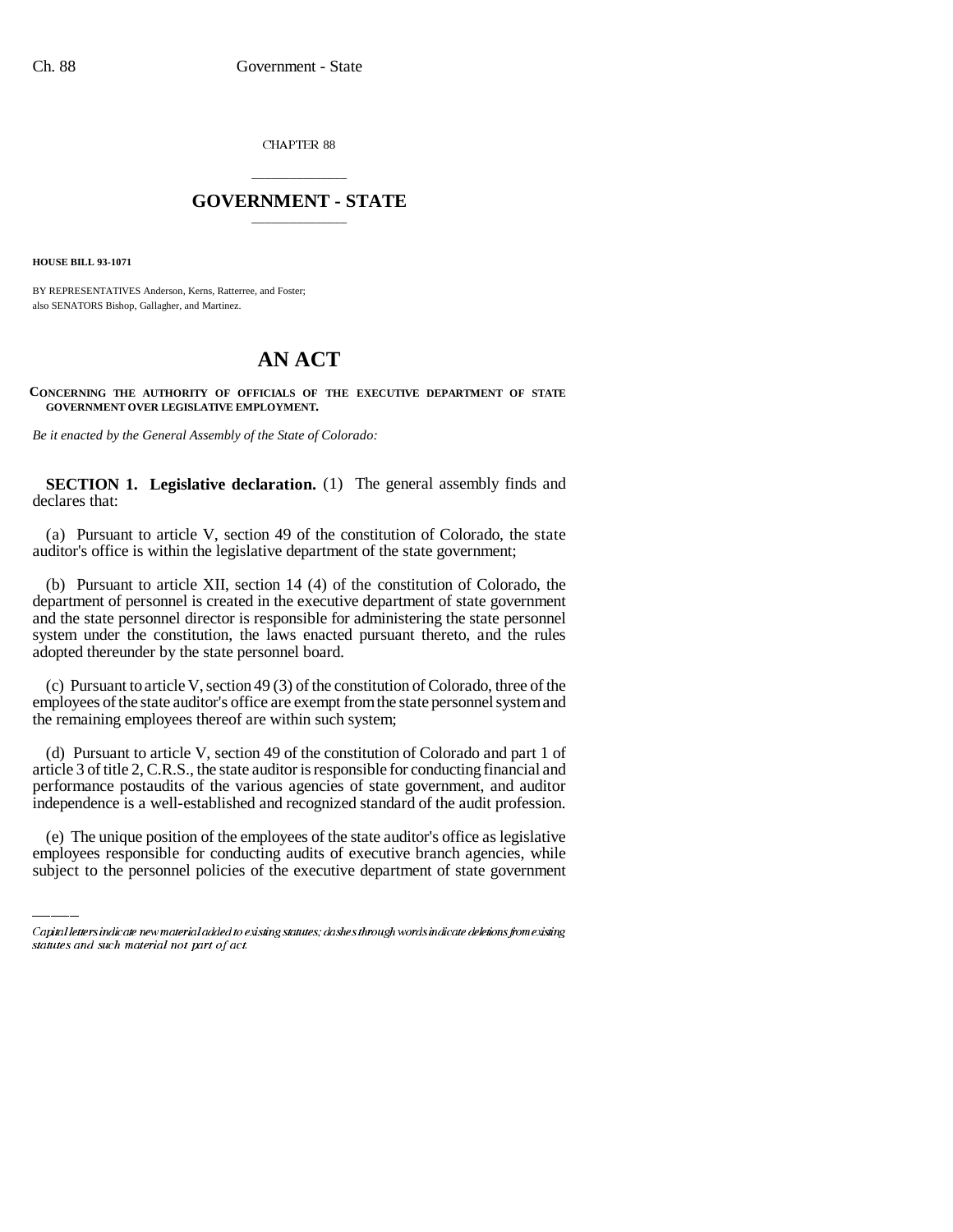applicable to employees of the personnel system, implicates the separation of powers doctrine established by article III of the constitution of Colorado and raises concerns about the ability of the state auditor's office to perform its constitutional and statutory functions with the necessary level of independence;

(f) It is the intent of the general assembly in enacting this act to promote the adoption of personnel policies applicable to employees of the state auditor's office that recognize and preserve the separation of powers doctrine and the independence required for the state auditor's office to carry out its constitutional and statutory duties.

**SECTION 2.** 24-50-104 (3), Colorado Revised Statutes, 1988 Repl. Vol., is amended BY THE ADDITION OF A NEW PARAGRAPH to read:

**24-50-104. Classification and compensation.** (3) **Classification system principles.** (h) THE STATE PERSONNEL DIRECTOR MAY, FOLLOWING CONSULTATION WITH THE STATE AUDITOR AND CONSISTENT WITH ARTICLE III AND SECTIONS 13, 14, AND 15 OF ARTICLE XII OF THE CONSTITUTION OF COLORADO, ESTABLISH SPECIAL PROCEDURES FOR THE CLASSIFICATION OF EMPLOYEES OF THE STATE AUDITOR'S OFFICE WHO ARE WITHIN THE STATE PERSONNEL SYSTEM IN ORDER TO TAKE INTO CONSIDERATION THE SPECIAL SITUATIONS, CIRCUMSTANCES, AND DUTIES UNIQUE TO SUCH EMPLOYEES. SUCH SPECIAL PROCEDURES SHALL INCORPORATE THE DIRECTIVES, REQUIREMENTS, AND ELEMENTS OF SECTIONS 13, 14, AND 15 OF ARTICLE XII OF THE COLORADO CONSTITUTION, INCLUDING, BUT NOT LIMITED TO, THE GRADING AND COMPENSATION OF PERSONS IN THE PERSONNEL SYSTEM ACCORDING TO STANDARDS OF EFFICIENT SERVICE WHICH ARE THE SAME FOR ALL PERSONS HAVING LIKE DUTIES.

**SECTION 3.** 24-50-112 (3) (a), Colorado Revised Statutes, 1988 Repl. Vol., is amended, and the said 24-50-112 (3) is further amended BY THE ADDITION OF A NEW PARAGRAPH, to read:

**24-50-112. Examinations - when held - standards - eligible list.** (3) (a) The state personnel director shall establish administrative procedures governing the conditions under which applications will be accepted, the procedures by which tests will be held, the frequency with which candidates may compete in the same examination, and the standards by which candidates shall be deemed qualified. The state personnel director shall, SUBJECT TO PARAGRAPH (c) OF THIS SUBSECTION (3), establish procedures governing the selection and examination process, which shall be uniformly used by the principal departments. The state personnel director shall set procedures for appeals concerning the selection and examination process. Pursuant to board rule, the director shall set procedures for certification of a person to a position when there is an appeal pending on any part of the selection and examination process for that position. The state personnel director or, at his delegation, a three-member panel shall hear any appeal concerning the selection and examination process. The appeal shall be heard within sixty days after the written appeal has been received by the state personnel director. Said director or panel shall review the appeal in summary fashion on the basis of written material, which may be supplemented by oral argument at the discretion of the director or panel. The director or panel shall issue a written decision within thirty days after completion of the hearing. The selection and examination process action may be overturned only if the director or panel finds it to have been arbitrary, capricious, or contrary to rule or law.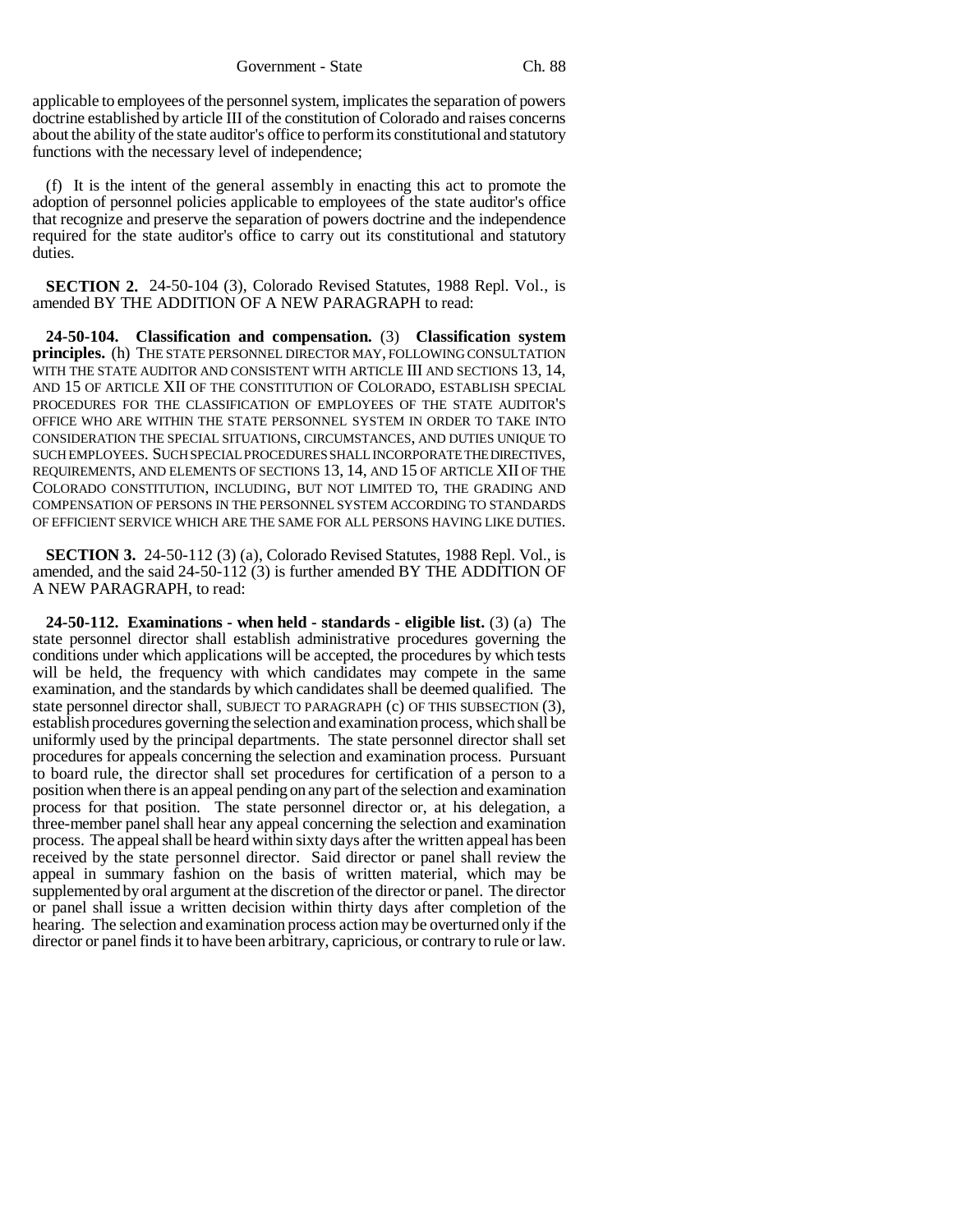## Ch. 88 Government - State

If the panel or director does not issue such a decision within thirty days of completion of the hearing, the selection and examination process action shall be final. Any decision of the panel or final action of the state personnel director shall be subject to judicial review pursuant to section 24-4-106. The state personnel director's designee shall be a member of the panel and the presiding officer of such panel. One panel member shall be selected by the aggrieved employee or applicant. The third panel member shall be selected jointly by the panel member selected by the aggrieved employee or applicant and the state personnel director's designee. All members of the panel shall have demonstrable knowledge of and experience with the state examination and selection rules and procedures. The state personnel director shall maintain a list of all potential qualified panel members. Such list shall be compiled by the state personnel director from names of persons possessing the required knowledge of and experience with the state examination and selection rules and procedures as submitted to the state personnel director from appointing authorities, employee organizations, and other interested parties. All members of the panel shall be selected from such list.

(c) THE STATE PERSONNEL DIRECTOR MAY, FOLLOWING CONSULTATION WITH THE STATE AUDITOR AND CONSISTENT WITH SECTIONS 13, 14, AND 15 OF THE CONSTITUTION OF COLORADO AND PRINCIPLES OF SEPARATION OF POWERS, ESTABLISH SPECIAL PROCEDURES GOVERNING THE SELECTION AND EXAMINATION PROCESS FOR EMPLOYEES OF THE STATE AUDITOR'S OFFICE IN THE STATE PERSONNEL SYSTEM IN ORDER TO TAKE INTO CONSIDERATION THE SPECIAL SITUATIONS, CIRCUMSTANCES, AND DUTIES UNIQUE TO SUCH EMPLOYEES. SUCH PROCEDURES SHALL INCORPORATE THE DIRECTIVES, REQUIREMENTS, AND ELEMENTS OF SECTIONS 13, 14, AND 15 OF ARTICLE XII OF THE COLORADO CONSTITUTION, INCLUDING, BUT NOT LIMITED TO, THE FOLLOWING:

(I) THE APPOINTMENT AND PROMOTION TO OFFICES AND EMPLOYMENTS IN THE STATE PERSONNEL SYSTEM ACCORDING TO MERIT AND FITNESS, TO BE ASCERTAINED BY COMPETITIVE TESTS OF COMPETENCE WITHOUT REGARD TO RACE, CREED, OR COLOR, OR POLITICAL AFFILIATION;

(II) THE APPOINTMENT TO ANY POSITION IN THE PERSONNEL SYSTEM OF ONE OF THE THREE PERSONS RANKING HIGHEST ON THE ELIGIBLE LIST FOR SUCH POSITION, OR SUCH LESSER NUMBER AS QUALIFY, AS DETERMINED FROM COMPETITIVE TESTS OF COMPETENCE, SUBJECT TO LIMITATION IN THE STATE PERSONNEL RULES APPLICABLE TO MULTIPLE APPOINTMENTS;

(III) THE AUTHORIZATION OF TEMPORARY EMPLOYMENT OF PERSONS, NOT TO EXCEED SIX MONTHS;

(IV) THE ADDITION OF VETERANS' PREFERENCE POINTS TO THE PASSING GRADE ON EACH COMPETITIVE EXAMINATION FOR CANDIDATES FOR APPOINTMENT OR EMPLOYMENT IN THE PERSONNEL SYSTEM; AND

(V) REQUIRING THAT ALL APPOINTEES RESIDE IN THE STATE, BUT NOT LIMITING APPLICATIONS TO COLORADO RESIDENTS FOR THOSE POSITIONS FOUND BY THE STATE PERSONNEL BOARD TO REQUIRE SPECIAL EDUCATION OR TRAINING OR SPECIAL PROFESSIONAL OR TECHNICAL QUALIFICATIONS AND WHICH CANNOT BE READILY FILLED FROM AMONG SUCH RESIDENTS.